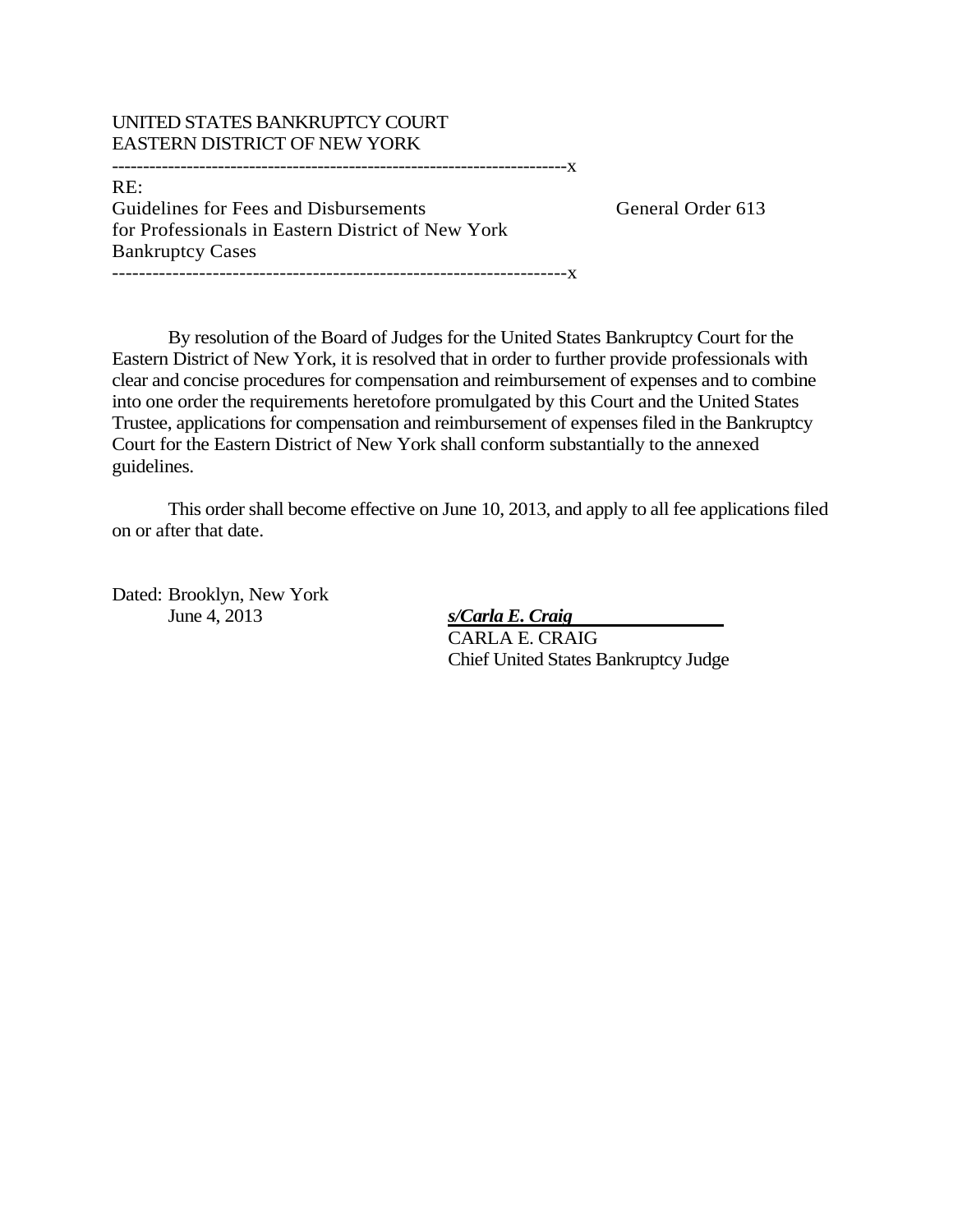# Guidelines for Fees and Disbursements for Professionals in Eastern District of New York Bankruptcy Cases

## A. Contents of Applications for Compensation and Reimbursement of Expenses.

All applications should include sufficient detail to demonstrate compliance with the standards set forth in 11 U.S.C. § 330. The fee application should also contain sufficient information about the case and the applicant to facilitate a review without searching for relevant information in other documents. The following will facilitate review of the application.

(1) Information about the Applicant and the Application. The following information should be provided in every fee application:

(i) Date the bankruptcy petition was filed, date of the order approving employment, identity of the party represented, date services commenced, and whether the applicant is seeking compensation under a provision of the Bankruptcy Code other than section 330.

(ii) Terms and conditions of employment and compensation, source of compensation, existence and terms controlling use of a retainer, and any budgetary or other limitations on fees.

(iii) Names and hourly rates of all applicant's professionals and paraprofessionals who billed time, explanation of any changes in hourly rates from those previously charged, and statement of whether the compensation is based on the customary compensation charged by comparably skilled practitioners in cases other than cases under title 11.

(iv) Whether the application is interim or final, and the dates of previous orders on interim compensation or reimbursement of expenses along with the amounts requested and the amounts allowed or disallowed, amounts of all previous payments, and amount of any allowed fees and expenses remaining unpaid.

(v) Whether the person on whose behalf the applicant is employed has been given the opportunity to review the application and whether that person has approved the requested amount.

(vi) When an application is filed more than once every 120 days after the order for relief or after a prior application to the Court, the date and terms of the order allowing leave to file at shortened intervals.

(vii) Time period of the services or expenses covered by the application.

(2) Case Status. The following information should be provided to the extent that it is known to or can be reasonably ascertained by the applicant:

(i) In a chapter 7 case, a summary of the administration of the case including all moneys received and disbursed in the case, when the case is expected to close, and, if applicant is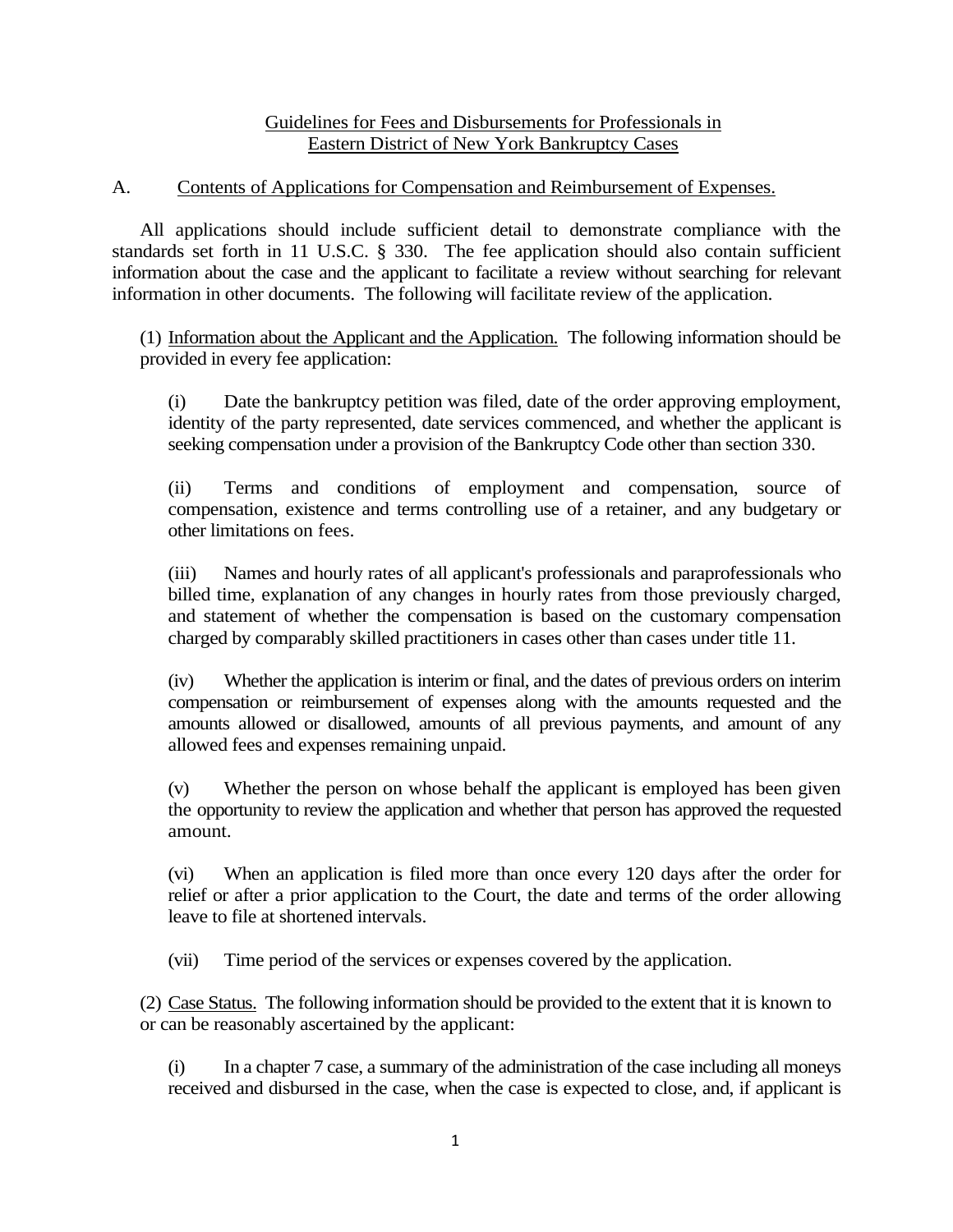seeking an interim award, whether it is feasible to make an interim distribution to creditors without prejudicing the rights of any creditor holding a claim of equal or higher priority.

(ii) In a chapter 11 case, whether a plan and disclosure statement have been filed and, if not yet filed, when the plan and disclosure statement are expected to be filed; whether all quarterly fees have been paid to the United States Trustee; and whether all monthly operating reports have been filed.

(iii) In a chapter 12 or 13 case, where the debtor's attorney is the applicant, whether the application is in accordance with the 2016(b) statement that was filed at the beginning of the case, and whether approval of the application would have an effect on the debtor's plan.

(iv) In every case, the amount of cash on hand or on deposit, the amount and nature of accrued unpaid administrative expenses, and the amount of unencumbered funds in the estate.

(v) In every case, any material changes in the status of the case that occur after the filing of the fee application should be raised, orally or in writing, at the hearing on the application or, if a hearing is not required, prior to the expiration of the time period for objection.

(3) Summary Sheet. All applications should contain a summary or cover sheet that provides a synopsis of the following information:

(i) Total compensation and expenses requested and any amount(s) previously requested;

(ii) Total compensation and expenses previously awarded by the court;

(iii) Name and applicable billing rate for each person who billed time during the period, and date of bar admission for each attorney;

(iv) Total hours billed and total amount of billing for each person who billed time during billing period; and

(v) Computation of blended hourly rate for persons who billed time during period, excluding paralegal or other paraprofessional time.

(4) Project Billing Format.

(i) To facilitate effective review of the application, all time and service entries should be arranged by project categories. The project categories set forth in Exhibit A should be used to the extent applicable. A separate project category should be used for administrative matters and, if payment is requested, for fee application preparation.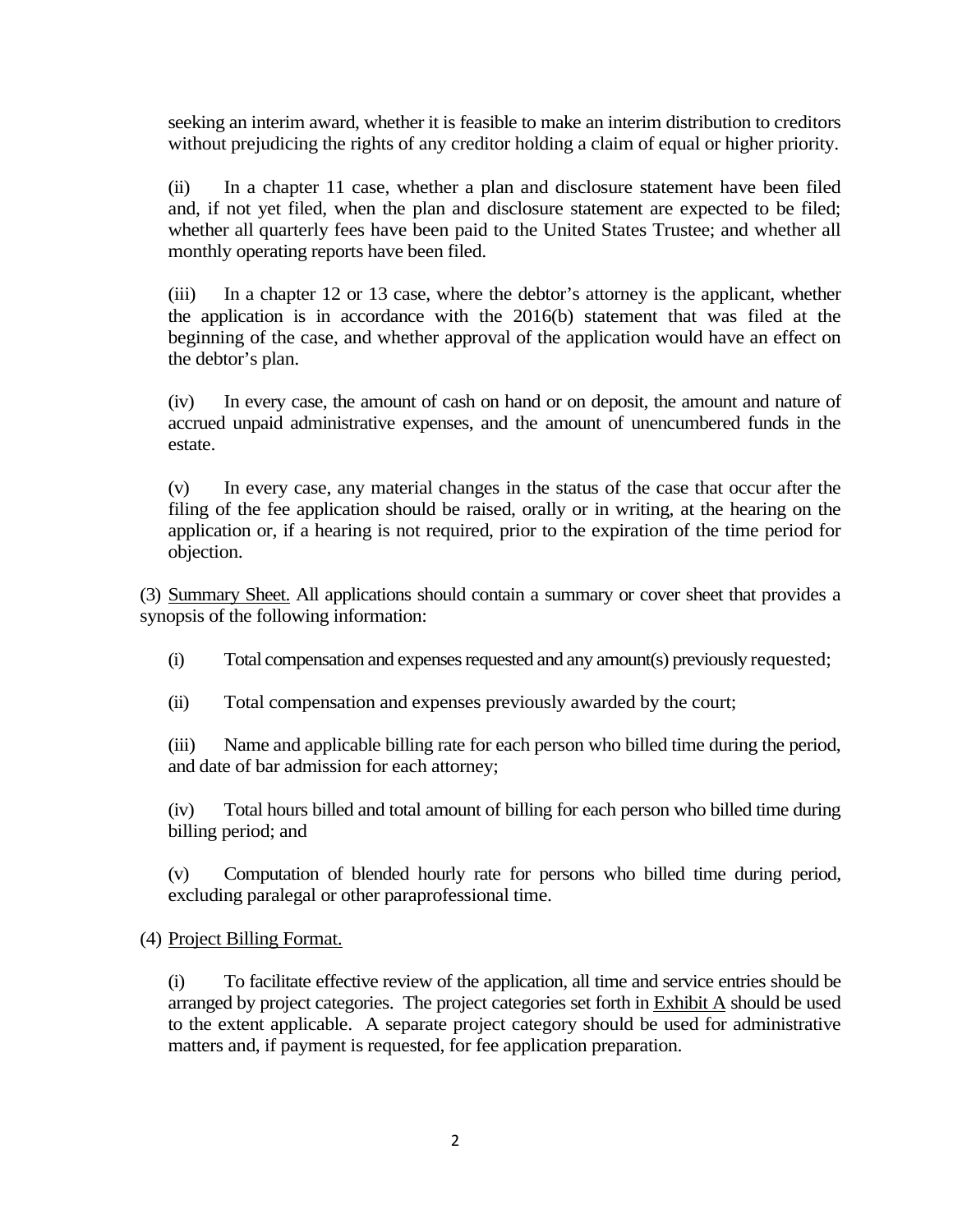(ii) The Court has discretion to determine that the project billing format is not necessary in a particular case or in a particular class of cases.

(iii) Each project category should contain a narrative summary of the following information:

a. a description of the project, its necessity and benefit to the estate, and the status of the project including all pending litigation for which compensation and reimbursement are requested;

b. identification of each person providing services on the project; and

c. a statement of the number of hours spent and the amount of compensation requested for each professional and paraprofessional on the project.

(vi) Time and service entries are to be reported in chronological order under the appropriate project category.

(vii) Time entries should be kept contemporaneously with the services rendered in time periods of tenths of an hour. Services should be noted in detail, with each service showing a separate time entry and not combined or "lumped" together; however, tasks performed on a project which total a de minimis amount of time can be combined or lumped together if they do not exceed 0.5 hours on a daily aggregate. Time entries for telephone calls, letters, and other communications should give sufficient detail to identify the parties to and the nature of the communication. Time entries for court hearings and conferences should identify the subject of the hearing or conference. If more than one professional from the applicant firm attends a hearing or conference, the applicant should explain the need for multiple attendees.

(5) Reimbursement for Actual, Necessary Expenses. Except to the extent that paragraph F, infra, is to the contrary, the following factors are relevant to a determination that an expense is proper:

(i) Whether the expense is reasonable and economical.

(ii) Whether the requested expenses are customarily charged to non-bankruptcy clients of the applicant.

(iii) Whether applicant has provided a detailed itemization of all expenses including the date incurred, description of expense (e.g., type of travel, type of fare, rate, destination), method of computation, and, where relevant, name of the person incurring the expense and purpose of the expense. Itemized expenses should be identified by their nature (e.g., long distance telephone, copy costs, messengers, computer research, airline travel, etc.) and by the month incurred. Unusual items require more detailed explanations and should be allocated, where practicable, to specific projects.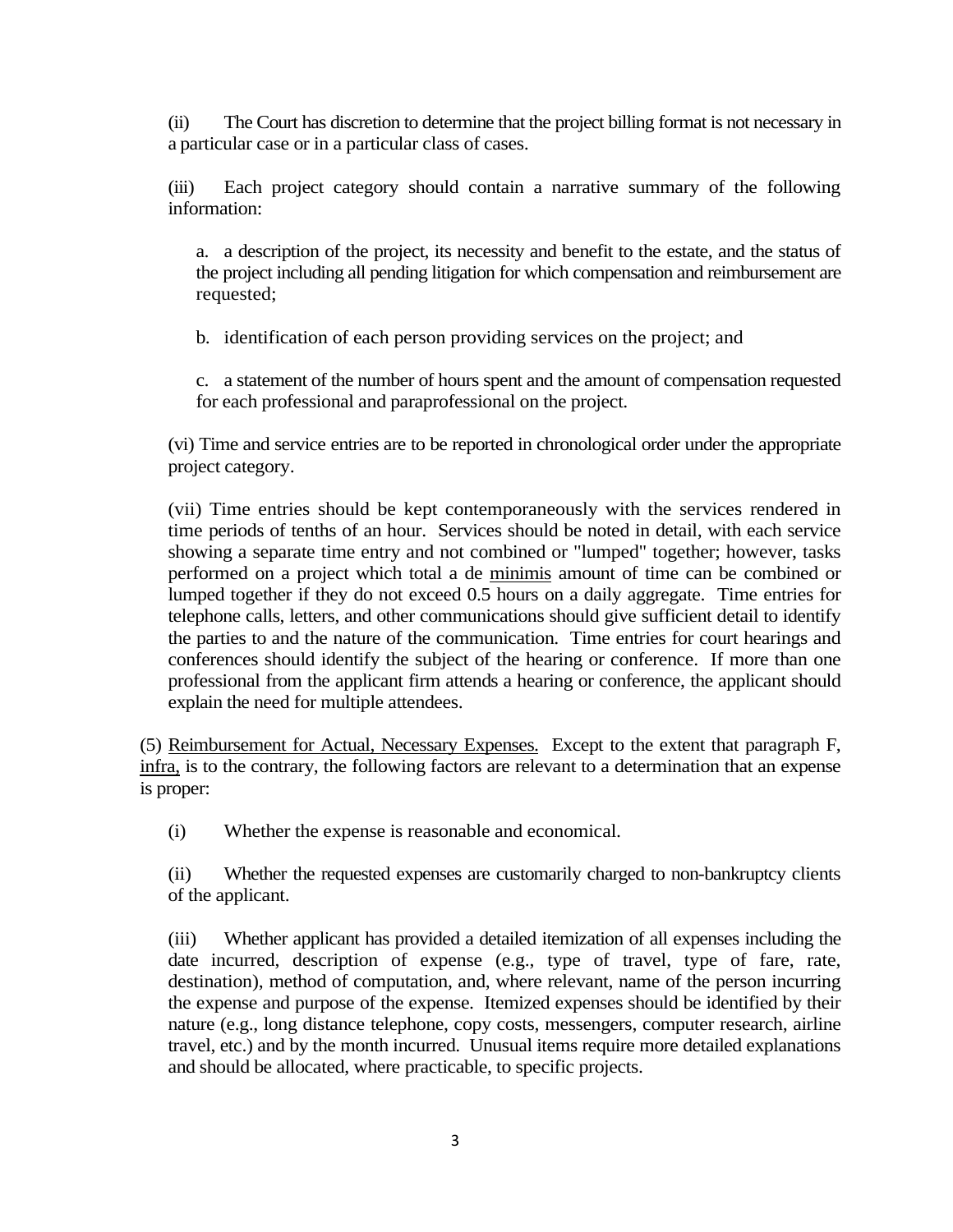(iv) Whether applicant has prorated expenses where appropriate between the estate and other cases (e.g., travel expenses applicable to more than one case) and has adequately explained the basis for any such proration.

(v) Whether expenses incurred by the applicant to third parties are limited to the actual amounts billed to, or paid by, the applicant on behalf of the estate.

(vi) Whether applicant can demonstrate that the amount requested for expenses incurred in-house reflect the actual cost of such expenses to the applicant, or the actual cost cannot easily be determined.

(vii) Whether the expenses appear to be in the nature nonreimbursable overhead. Overhead consists of all continuous administrative or general costs incident to the operation of the applicant's office and not particularly attributable to an individual client or case. Overhead includes, but is not limited to: word processing, proofreading, administrative and other clerical services; rent, utilities, office equipment and furnishings; insurance, taxes, local telephones, and monthly car phone and cellular phone charges; lighting, heating and cooling; and library and publication charges.

(viii) Whether applicant has adhered to allowable rates for expenses as fixed by local rule or order of the Court.

## B. Certification

(1) Each application for fees and disbursements must contain a certification by the professional designated by the applicant with the responsibility in the particular case for compliance with these Amended Guidelines (the "Certifying Professional"), that (a) the Certifying Professional has read the application; (b) to the best of the Certifying Professional's knowledge, information and belief formed after reasonable inquiry, the fees and disbursements sought fall within these Amended Guidelines, except as specifically noted in the certification and described in the fee application; (c) except to the extent that fees or disbursements are prohibited by these Amended Guidelines, the fees and disbursements sought are billed at rates and in accordance with practices customarily employed by the applicant and generally accepted by the applicant's clients; and (d) in providing a reimbursable service, the applicant does not make a profit on the service, whether the service is performed by the applicant in-house or through a third party.

(2) Each application for fees and disbursements must contain a certification by the Certifying Professional that the United States Trustee, trustee, debtor, and, where applicable, the chair of each official committee, have been provided, not later than 21 days after the end of each month, with a statement of the fees and disbursements accrued during such month. The statement must contain a list of professionals and paraprofessionals providing services, their respective billing rates, the aggregate hours spent by each professional and paraprofessional, a general description of services rendered, a reasonably detailed breakdown of the disbursements incurred and an explanation of billing practices.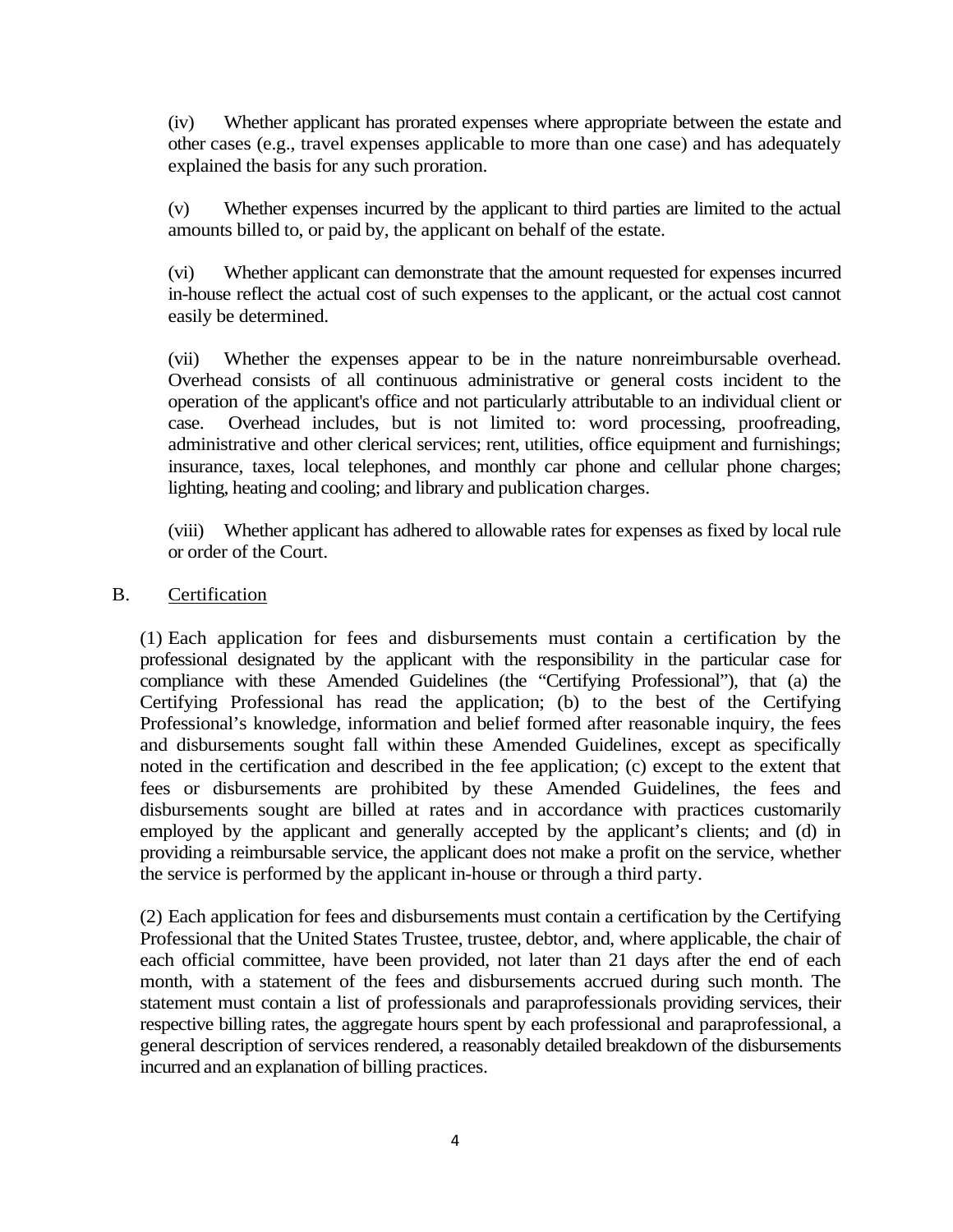(3) Each application for fees and disbursements must contain a certification by the Certifying Professional that the United States Trustee, trustee, and, in a chapter 11 case, the chair of each official committee and the debtor have all been provided with a copy of the relevant fee application at least 21 days before the date set by the court or any applicable rules for filing fee applications.

# C. Confidentiality Requests

If an applicant believes that there is a need to omit any information or description of services as privileged or confidential, the applicant must first get the approval of the court; provided, however, that if such a request is granted, the court may require that any application also contain a set of unredacted time records for in camera inspection.

### D. Fee Enhancement

(1) Any request for an enhancement of fees over the fee which would be derived from the applicable hourly rates multiplied by the hours expended or from the court order authorizing retention must be specifically identified in the application, including the amount being requested, and the justification for the requested enhancement must be set forth in detail.

(2) Any request for such an enhancement of fees must be set forth in the summary sheet required by these Amended Guidelines.

### E. Voluntary Reduction of Fees or Disbursements

If an applicant is not requesting all of the fees or disbursements to which it might be entitled based on the applicable hourly rates multiplied by the hours expended or based on the court order authorizing retention, the voluntary reduction must be identified in the application, including the amount of the reduction taken. If the voluntary reduction pertains to services which that continue to appear in the detailed description of services rendered or to disbursements that continue to be listed, the entries for which no compensation or reimbursement is sought must be identified.

### F. Provisions Regarding Disbursements

(1) No Enhanced Charges for Disbursements. Except to the extent that disbursements are prohibited by these Amended Guidelines, the disbursements sought must be billed at rates, and in accordance with, practices customarily employed by the applicant and generally accepted by the applicant's clients.

(2) Photocopies. Photocopies shall be reimbursable at the lesser of \$0.10 per page or cost.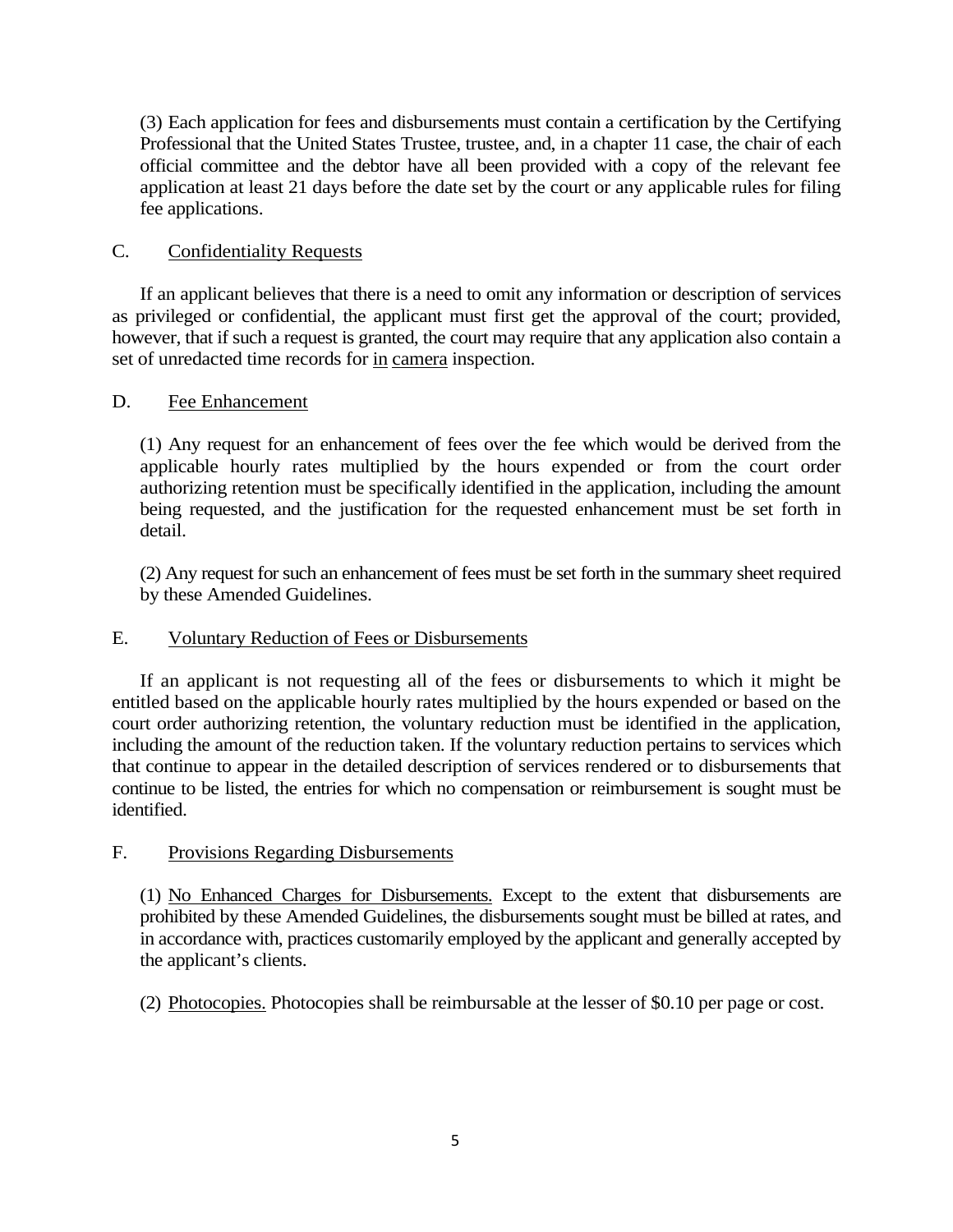(3) Overtime Expense. No overtime expense for non-professional and paraprofessional staff shall be reimbursable unless fully explained and justified. Any such justification must indicate, at a minimum, that:

(i) Services after normal closing hours are absolutely necessary for the case; and

(ii) That charges are for overtime expenses paid. The reasonable expenses of a professional required to work on the case after 8:00 p.m. are reimbursable provided that, if the professional dines before 8:00 p.m., the expense is reimbursable only if the professional returns to the office to work for at least one and one half hours. In any event, the expense for an individual's meal may not exceed \$20.00.

The foregoing Guidelines have been approved by the Board of Judges and shall be subject to annual review as to adjustments to disbursement/reimbursement amounts set forth hereinabove in Provision F.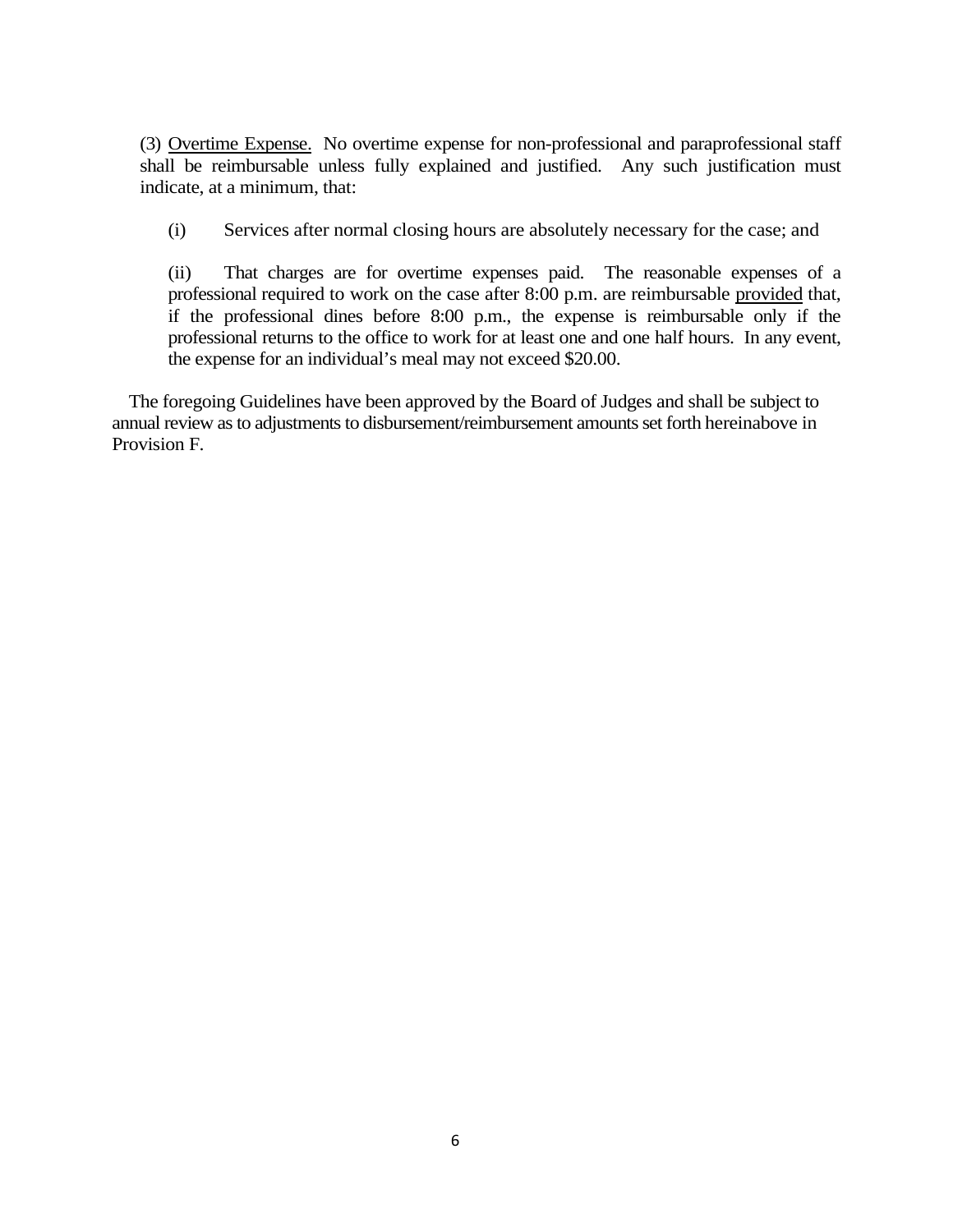#### **EXHIBIT A PROJECT CATEGORIES**

**The following is a list of suggested project categories for use in most bankruptcy cases. Only one category should be used for a given activity. Professionals should make their best effort to be consistent in their use of categories, whether within a particular firm or by different firms working on the same case. It would be appropriate for all professionals to discuss the categories in advance and agree generally on how activities will be categorized. This list is not exclusive. The application may contain additional categories as the case requires. They are generally more applicable to attorneys in chapter 7 and chapter 11 cases, but may be used by all professionals as appropriate.**

**ASSETANALYSISANDRECOVERY: Identification and review of potential assets including causes of action and non**‐**litigation recoveries.**

**ASSETDISPOSITION: Sales, leases (§ 365 matters), abandonment and related transaction work.**

**BUSINESSOPERATIONS:Issues related to debtor**‐**in**‐**possession operating in chapter 11 such as employee, vendor, tenant issues and other similar problems.**

**CASEADMINISTRATION:Coordination and compliance activities, including preparation of statement of financial affairs; schedules; list of contracts; United States Trustee interim statements and operating reports; contacts with the United States Trustee; general creditor inquiries.**

**CLAIMSADMINISTRATIONANDOBJECTIONS: Specific claim inquiries; bar date motions; analyses, objections and allowances of claims.**

**EMPLOYEE BENEFITS/PENSIONS: Review issues such as severance, retention, 401K coverage and continuance of pension plan.**

**FEE/EMPLOYMENTAPPLICATIONS: Preparations of employment and fee applications for self or others; motions to establish interim procedures.**

**FEE/EMPLOYMENTOBJECTIONS: Review of and objections to the employment and fee applications of others.**

**FINANCING: Matters under §§ 361, 363 and 364 including cash collateral and secured claims; loan document analysis.**

**LITIGATION: There should be a separate category established for each matter (e.g. XYZ Litigation).**

**MEETINGSOFCREDITORS: Preparing for and attending the conference of creditors, the § 341(a) meeting and other creditors' committee meetings.**